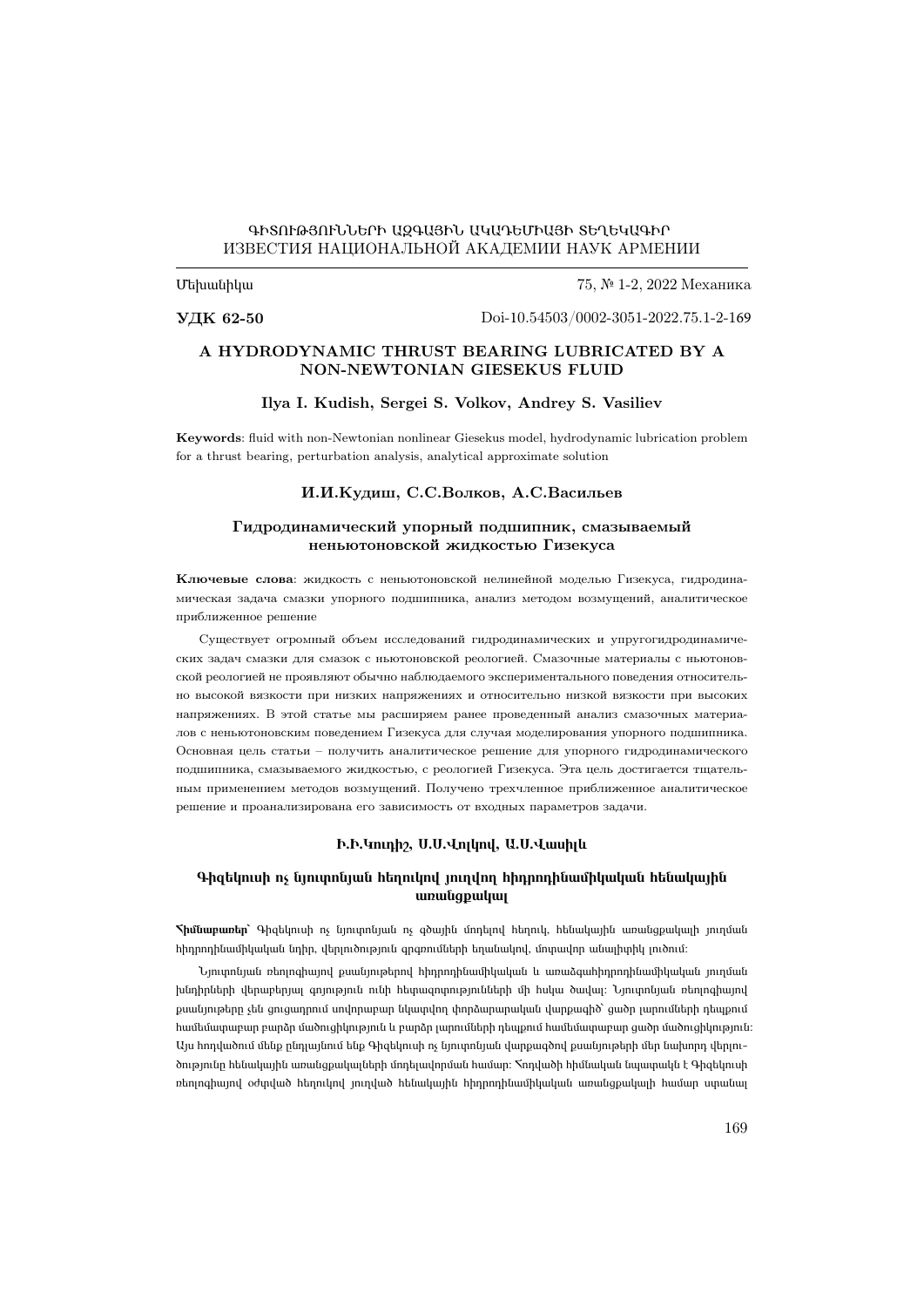անալիտիկ լուծում։ Այս նպատակը հասանելի է դառնում գրգռման մեթոդների մանրազննին կիրառմամբ։ Ստացված է եռանդամային մոտավոր անալիտիկ լուծում և վերլուծված է դրա կախվածությունը խնդրի մուտքային պարամետրերից։

There exists a huge volume of studies of hydrodynamic and elastohydrodynamic lubrication problems for lubricants with Newtonian rheology. Lubricants with Newtonian rheology do not exhibit the usually observed experimentally behavior of having relatively high viscosity for low stresses and relatively low viscosity for high stresses. In this paper we extend the earlier conducted analysis of lubricants with a non-Newtonian Giesekus behavior for the case of thrust bearing modeling. The main goal of the paper is to obtain an analytical solution for a hydrodynamically thrust bearing lubricated by a fluid with the Giesekus rheology. This goal is achieved by careful application of perturbation methods. A three-term approximate analytical solution is obtained and its dependence on the problem input parameters is analyzed.

## Introduction

Over the years the modern automotive industry as well as various bearing and gear setups demand more and more efficient lubrication to reduce friction losses, contact energy losses, and to increase joint fatigue durability. Obviously, even a small increase in lubricated joint efficiency multiplied by millions of cars and lots of other moving mechanisms can be quite significant in reducing emissions, fuel, and material required for joint manufacturing worldwide. Frictional losses are associated with a number of specific components among which are engines, bearings, and gears. Therefore, understanding tribological characteristics of lubricated contacts may help in reducing frictional losses, increasing fluid economy and fatigue durability. There is a large number of papers dedicated to studying hydrodynamic and elastohydrodynamic lubrication contacts with Newtonian lubricants [\[1\]](#page-11-0) - [\[25\]](#page-12-0). These paper cover problems under isothermal and thermal conditions for smooth and textured surfaces etc.

Several decades ago lubrication industry started using formulated lubricants represented by a base stock oils (described by Newtonian rheology) with some polymeric additives. These additives make the rheology of formulated lubricants non-Newtonian. Most of the existing and usually used non-Newtonian lubricant rheologies [\[26\]](#page-12-1) are linear rheological fluid models such as Maxwell, Jeffrey, various Oldroyd-B models, etc. A review of such models is given in [\[41\]](#page-14-0). These models are designed to introduce into consideration an important fluid parameter such as its relaxation time related to the structure of the polymeric additive. Some studies of these kind of lubricating fluids can be found in [\[27\]](#page-12-2) - [\[32\]](#page-13-0). Various elastohydrodynamic and hydrodynamic problems for lubricants with generalized Newtonian rheology were considered in [\[33,](#page-13-1) [34\]](#page-13-2). Some other elastohydrodynamic lubrication problems for functionally graded materials and hydrodynamic problems for solids without coatings, with a single and double coatings and Newtonian lubricants were considered in [\[35\]](#page-13-3) - [\[37\]](#page-13-4) and [\[38\]](#page-13-5) - [\[40\]](#page-13-6), respectively.

The main defect of these kind of models is their inability to adequately describe fluid rheological behavior for low and high fluid stresses when usually lubricant viscosity approaches to two different limiting values. The rheological fluid model that is free of the just mentioned defect is the Giesekus model [\[26\]](#page-12-1). Specifically, besides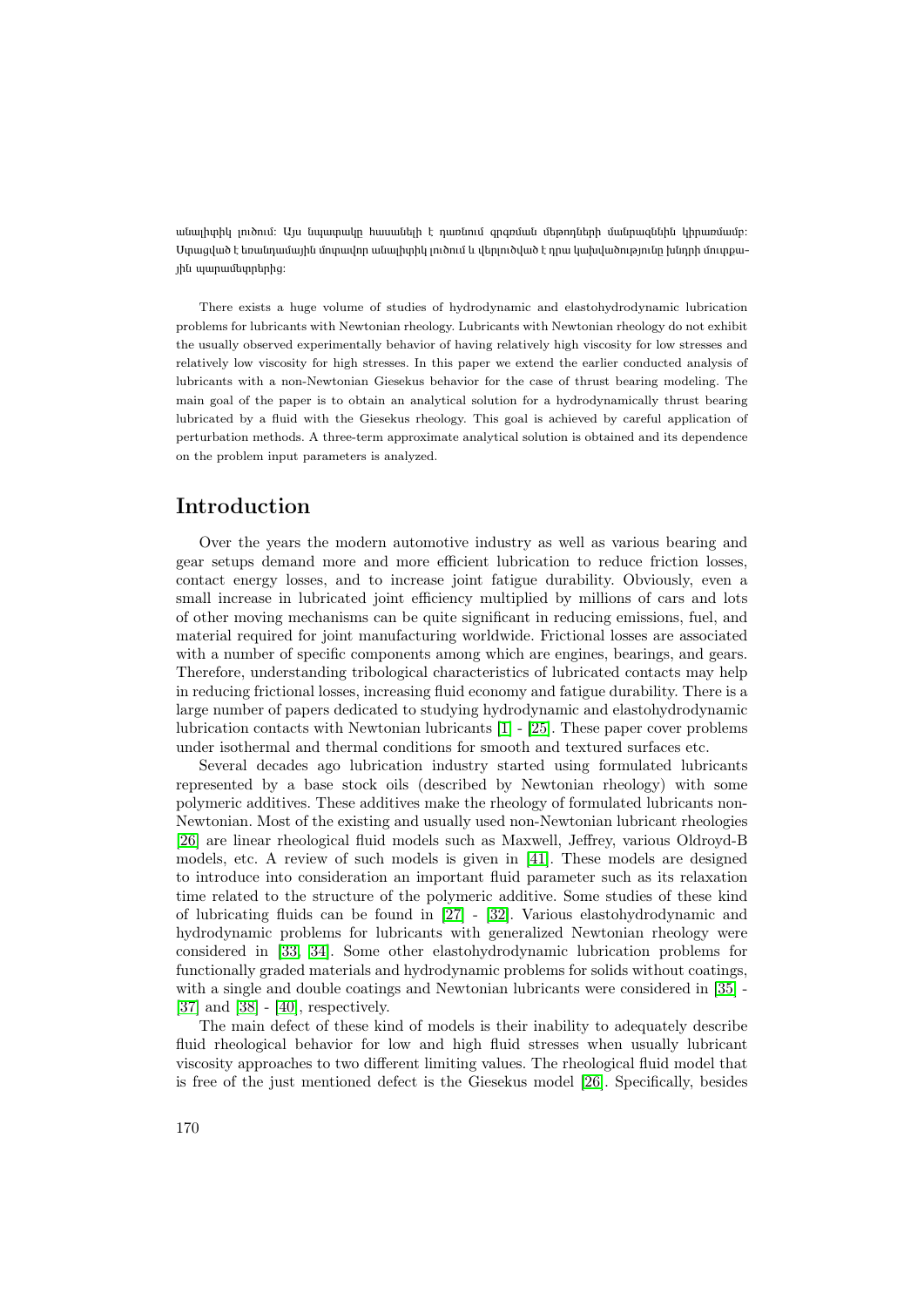introducing the fluid relaxation time this model provides for relatively high fluid viscosity at low fluid stresses and relatively low fluid viscosity at relatively high fluid stresses. This model is nonlinear and, therefore, it is much harder to analyze lubrication problems involving lubricants with such a rheology. For a relatively simple case of a Giesekus fluid flow between two parallel flat surfaces is considered in [\[42,](#page-14-1) [43\]](#page-14-2).

There is a paper on lubrication of a two-dimensional model of a thrust bearing with a fluid with the Giesekus rheological model [\[44\]](#page-14-3). The paper analysis is performed with the help of a perturbation method. However, the paper contains a number of shortcomings. For example, all convective terms in the equations of fluid motion and fluid rheological equations are omitted, Reynolds equations solved are incomplete, the perturbation analysis performed is not consistent in the case when the thrust bearing is of the same order as the Giesekus fluid mobility parameter  $\alpha$ , etc. One limiting case of hydrodynamic lubricated contact for the case of two moving rigid cylinders separated by a thin layer of an incompressible lubricant with the Giesekus rheology is considered in [\[45\]](#page-14-4).

In this paper, the Giesekus rheology is used for modeling friction between one rigid surfaces moving over another rigid surface at rest. The surfaces are separated by a incompressible fluid described by the Giesekus rheology. The problem is analyzed using the regular perturbation method. The approximate solution is obtained in an analytical form. Many applications of perturbation techniques to steady problems can be founded in [\[46\]](#page-14-5). Also, it can be applied to dynamic problems, for example see [\[47\]](#page-14-6).

The paper is organized as following. In the first section, the formulation of the hydrodynamic lubrication problem for a line contact is presented. In the second section, the proper simplification of the rheology equations and the equations of the motion pertinent to the case of steady lubricant flow in a narrow long channel is described. The third and fourth sections are dedicated to obtaining the components of lubricant velocity and derivation of Reynolds equations of different order and their analytical solutions, respectively. Some specific examples of the obtained solution and their analysis are presented in the last section. In particular, some examples of pressure distributions, energy loss etc. are provided.

### 1 Formulation of the Lubrication Problem

Let us consider a steady plane problem for a lubricated contact modeling a twodimensional hydrodynamic thrust bearing (see Fig. [1\)](#page-3-0) lubricated by an incompressible non-Newtonian Giesekus fluid [\[26\]](#page-12-1) with constant viscosity  $\mu$  and relaxation time  $\lambda_1$ . The coordinate system is introduced in such a way that the  $x$ −axis is directed along the surface of the rigid runner moving with the linear velocity  $\overline{u_1}$  while the z–axis is perpendicular to it and directed upward. The  $y$ -axis is directed in the solids. The fixed rigid pad (the linear velocity of which is  $\overline{u_2} = 0$ ) and the runner are completely separated by the lubrication film. The components of the lubricant velocity are represented by functions  $u(x, y, z)$ ,  $v(x, y, z) = 0$ , and  $w(x, y, z)$ . The problem parameters are independent of the coordinate  $y$ . The equations of the motion of such a fluid are described by the solvent and additive rheology equations as follows [\[33,](#page-13-1) [34\]](#page-13-2)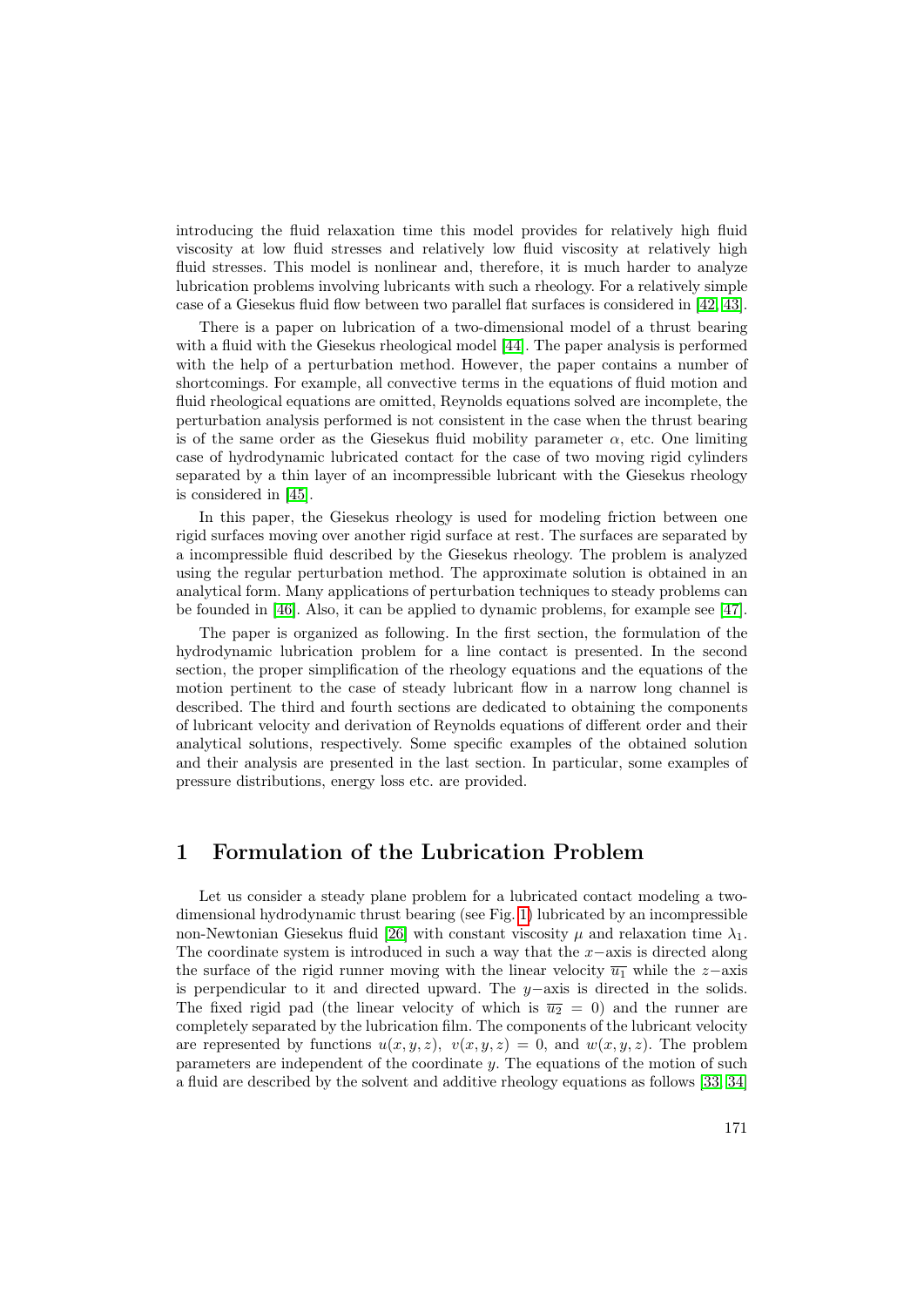<span id="page-3-0"></span>

Fig. 1: The general view of a lubricated contact.

<span id="page-3-1"></span>
$$
u\frac{\partial u}{\partial x} + w\frac{\partial u}{\partial z} = \frac{1}{\rho} \left( \frac{\partial p_{xx}}{\partial x} + \frac{\partial p_{zx}}{\partial z} \right),
$$
  

$$
\frac{\partial p_{xy}}{\partial x} + \frac{\partial p_{zy}}{\partial z} = 0,
$$
  

$$
u\frac{\partial w}{\partial x} + w\frac{\partial w}{\partial z} = \frac{1}{\rho} \left( \frac{\partial p_{zx}}{\partial x} + \frac{\partial p_{zz}}{\partial z} \right).
$$
 (1.1)

In addition to that for an incompressible fluid with the fluid density  $\rho(x, z) = constant$ we have the continuity equation

$$
\frac{\partial u}{\partial x} + \frac{\partial w}{\partial z} = 0.
$$
\n(1.2)

In this case the stress tensor components are as follows

$$
p_{xx} = -p + \tau_{xx}, \ p_{xy} = \tau_{xy} = 0, \ p_{zx} = \tau_{zx},
$$
  

$$
p_{zz} = -p + \tau_{zz}, \ p_{zy} = \tau_{zy} = 0,
$$
 (1.3)

where p is the pressure and  $\tau_{xx}$ ,  $\tau_{xy}$ ,  $\tau_{zx}$ ,  $\tau_{zz}$ , and  $\tau_{zy}$  are additional stress components acting in the corresponding directions. These tensor components satisfy the Giesekus fluid model which is a nonlinear model and takes into account the degree to which the additive polymeric molecules are aligned with the lubricant flow which is characterized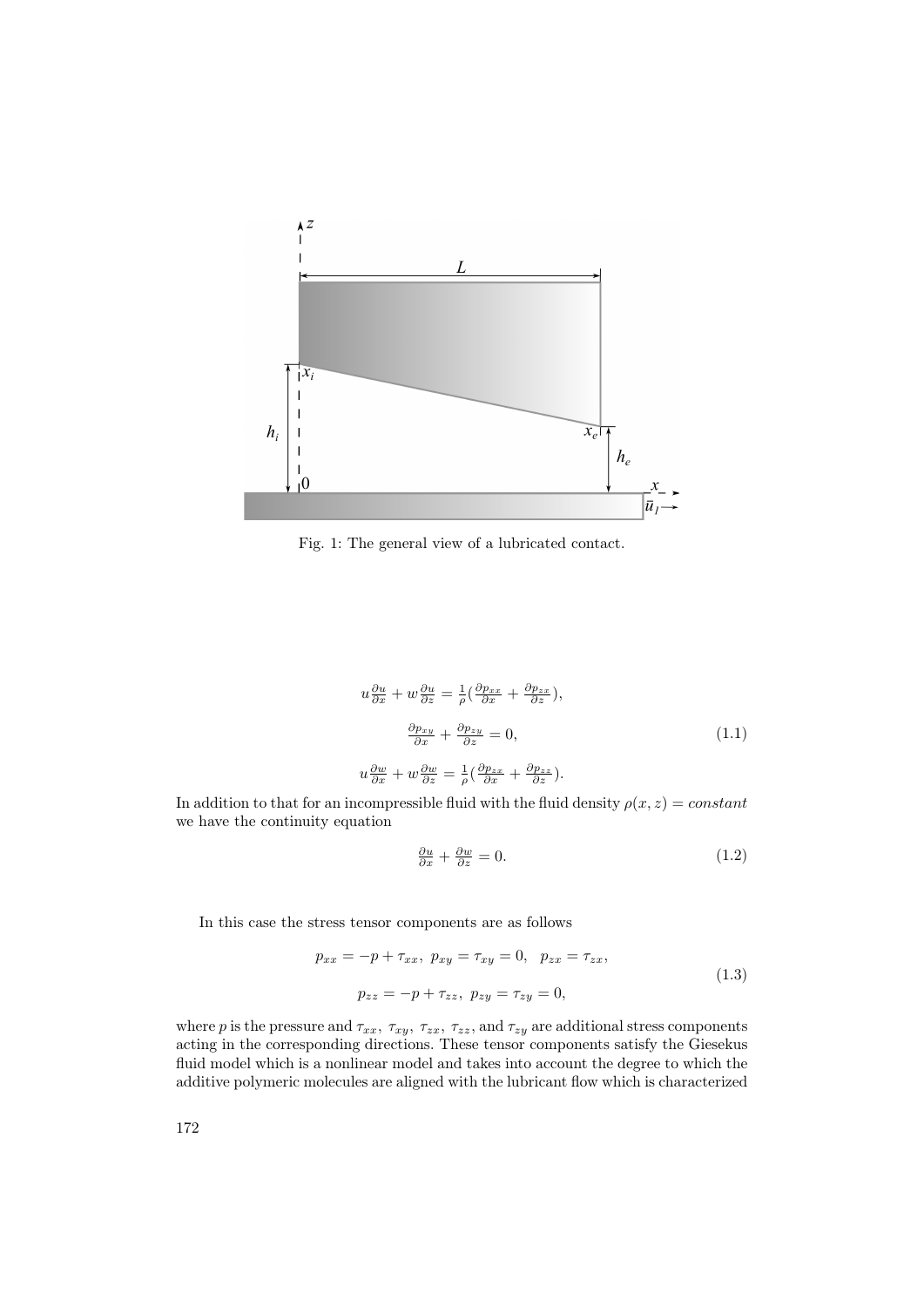by the mobility parameter  $\alpha$ ,  $0 \leq \alpha \leq 1$ . The rheological equations are as follows [\[26\]](#page-12-1)

<span id="page-4-0"></span>
$$
\tau = \tau_s + \tau_p, \ \mu = \mu_s + \mu_p,
$$
  

$$
\tau_s = \mu_s \dot{\gamma},
$$
  

$$
\tau_p + \lambda_1 \tau_{p(1)} - \alpha \frac{\lambda_1}{\mu_p} \{\tau_p \cdot \tau_p\} = \mu_p \dot{\gamma},
$$
  
(1.4)

where  $\tau$  is the full stress tensor while  $\tau_s$  and  $\tau_p$  are the solvent and polymer stress tensors, respectively,  $\mu_s$  and  $\mu_p$  are the constant solvent and polymer dynamic viscosities,  $\dot{\gamma}$  is the deformation tensor [\[26\]](#page-12-1), and  $\lambda_1$  is the constant relaxation time.

In [\(1.4\)](#page-4-0) we used the the definitions of the tensor operators  $\tau_{p(1)}$  and  $\{\tau_p \cdot \tau_p\}$  from [\[26\]](#page-12-1).

Assuming that we have no slip and no penetration conditions on the solid surfaces for  $u$  and  $w$  we have the following boundary conditions on the lubricated surfaces

$$
u(x,0) = \overline{u_1}, \ u(x,h(x)) = 0,\t(1.5)
$$

<span id="page-4-3"></span>
$$
w(x,0) = w(x,h(x)) = 0.
$$
\n(1.6)

The gap between the runner and pad is described by the function

<span id="page-4-1"></span>
$$
h(x) = h_i + mx, \ m = \frac{h_e - h_i}{L} < 0, \ m = m_0 \epsilon, \ m_0 = O(1), \ \epsilon \ll 1,\tag{1.7}
$$

where L is the actual length of the bearing,  $h_i$  and  $h_e$  are the gaps between the runner and pad at the inlet and exit from the contact, respectively, and  $\epsilon = h_i/L \ll 1$  is a small parameter of the problem.

As outside of the bearing the lubricant pressure is atmospheric which is much lower the pressure in the lubricated contact for pressure  $p$  we have the following boundary conditions

<span id="page-4-2"></span>
$$
p(0, z) = p(L, z) = 0.
$$
\n(1.8)

It is assumed here that the inlet point in the lubricated contact is located at  $x = 0$ while the exit point from the lubricated contact is located at  $x = L$ .

Our goal is to determine such components of the solution as contact pressure  $p(x, z)$ , the components of the tensor  $\tau(x, z)$  in the fluid and its velocity components  $u(x, z)$  and  $w(x, z)$ . We will find a three-term perturbation solution of the above determined problem in the case when  $\epsilon \ll 1$ . We will assume that

<span id="page-4-4"></span>
$$
\alpha = \alpha_0 \epsilon, \ \alpha_0 = O(1), \ \epsilon = \frac{h_i}{L} \ll 1,
$$
  

$$
\lambda_1 = \lambda \epsilon, \ \lambda = O(1), \ \epsilon \ll 1.
$$
 (1.9)

Here  $\alpha_0$  and  $\lambda$  are nonnegative constants. Also, we will assume that

<span id="page-4-5"></span>
$$
Re_0 = \frac{\rho \overline{u_1} h_i}{\mu_*} = O(1), \ \alpha \ll 1,
$$
\n(1.10)

were  $Re_0$  is the effective local Reynolds number in the lubricant flow and  $\mu_*$  is the ambient lubricant viscosity.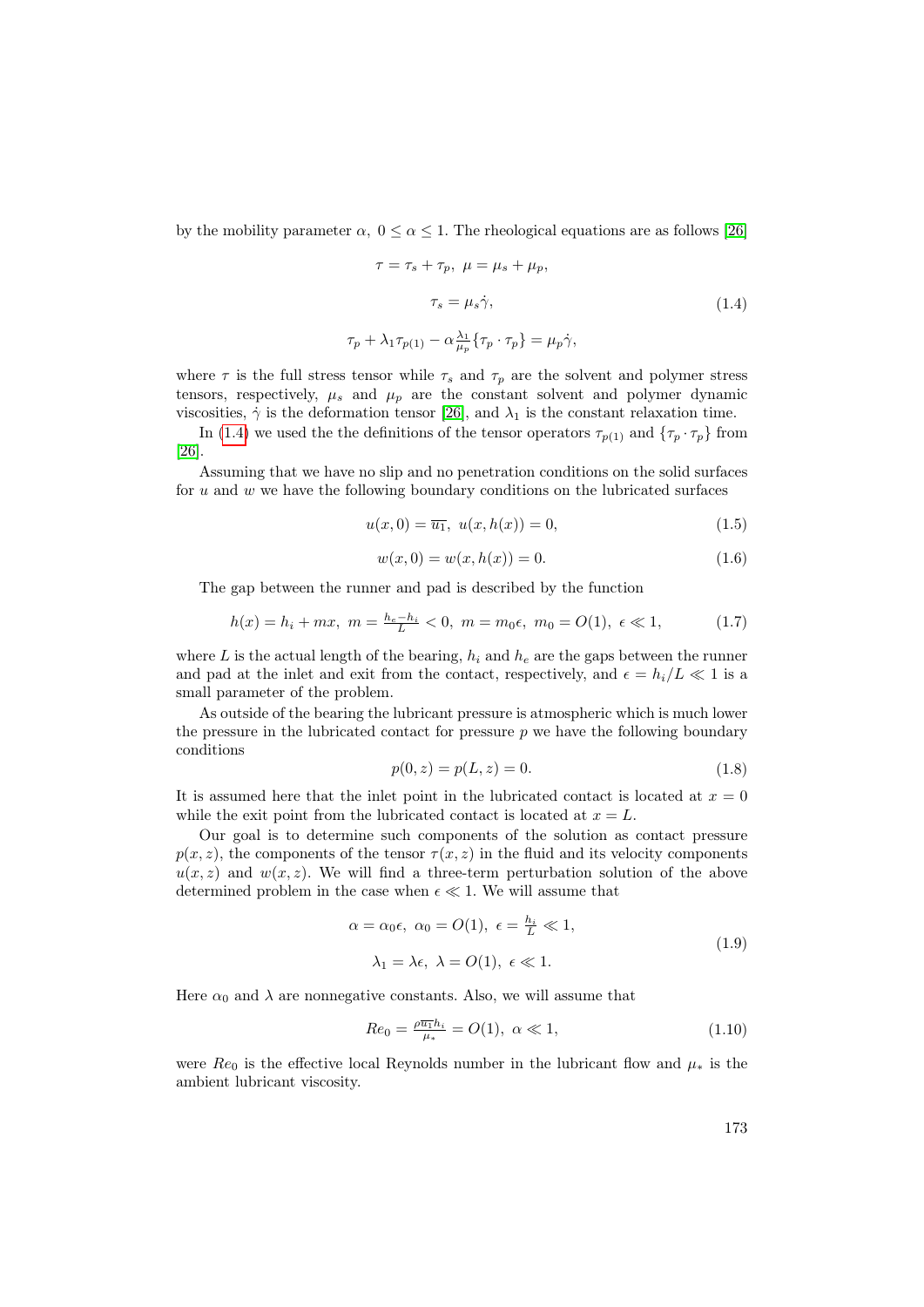# 2 Asymptotic Analysis of the Rheological and Motion Equations

Let us introduce the following dimensionless variables

<span id="page-5-1"></span>
$$
\lambda'_{1} = \frac{\overline{u_{1}}}{L} \lambda_{1}, \ x' = \frac{x}{L}, \ \{z', h'_{i}, h'_{e}\} = \frac{1}{h_{i}} \{z, h_{i}, h_{e}\}, \ p' = p \frac{h_{i}^{2}}{\mu_{*} \overline{u_{1}} L},
$$
  

$$
u' = \frac{u}{\overline{u_{1}}}, \ w' = \frac{w}{U_{z}}, \ \{\mu', \mu'_{s}, \mu'_{p}\} = \frac{1}{\mu_{*}} \{\mu, \mu_{s}, \mu_{p}\},
$$
  

$$
\{\tau'_{xx}, \tau'_{sxx}, \tau'_{pxx}, \tau'_{zx}, \tau'_{szx}, \tau'_{pzx}, \tau'_{zz}, \tau'_{szz}, \tau'_{pzz}\}
$$
  

$$
= \frac{h_{i}}{\mu_{*} \overline{u_{1}}} \{\tau_{xx}, \tau_{sxx}, \tau_{pxx}, \tau_{zx}, \tau_{szx}, \tau_{pzx}, \tau_{zz}, \tau_{szz}, \tau_{pzz}\},
$$
\n(2.1)

where  $U_z$  is the characteristic velocity of the lubricating fluid in the direction of the z−axis.

For simplicity in the further analysis the primes at the dimensionless variables are dropped. Then the dimensionless  $h_i = 1$  and the problem solution is searched within the interval  $0 \leq x \leq 1$ .

Due to nonlinearity and complexity of the problem it is impossible to develop any analytical solutions except the perturbation ones which will be used in this analysis. We will search the problem solution in the form of the following series in  $\epsilon$ 

<span id="page-5-0"></span>
$$
\{\tau_{sxx}(x, z), \tau_{sxz}(x, z), \tau_{szz}(x, z)\} = \{\tau_{sxx0}(x, z), \tau_{sxz0}(x, z),
$$
  
\n
$$
\tau_{szz0}(x, z)\} + \epsilon \{\tau_{sxx1}(x, z), \tau_{sxz1}(x, z), \tau_{szz1}(x, z)\}
$$
(2.2)  
\n
$$
+ \epsilon^2 \{\tau_{sxx2}(x, z), \tau_{sxz2}(x, z), \tau_{szz2}(x, z)\} + \dots,
$$
  
\n
$$
\{\tau_{pxx}(x, z), \tau_{pxz}(x, z), \tau_{pzz}(x, z)\} = \{\tau_{pxx0}(x, z), \tau_{pxz0}(x, z),
$$
  
\n
$$
\tau_{pzz0}(x, z)\} + \epsilon \{\tau_{pxx1}(x, z), \tau_{pxz1}(x, z), \tau_{pzz1}(x, z)\}
$$
(2.3)  
\n
$$
+ \epsilon^2 \{\tau_{pxx2}(x, z), \tau_{pxz2}(x, z), \tau_{pzz2}(x, z) + \dots,
$$
  
\n
$$
p(x, z) = p_0(x, z) + \epsilon p_1(x, z) + \epsilon^2 p_2(x, z) + \dots,
$$
  
\n
$$
u(x, z) = u_0(x, z) + \epsilon u_1(x, z) + \epsilon^2 u_2(x, z) + \dots,
$$
(2.4)  
\n
$$
w(x, z) = w_0(x, z) + \epsilon w_1(x, z) + \epsilon^2 w_2(x, z) + \dots,
$$

where  $p_0(x, z)$ ,  $u_0(x, z)$ ,  $w_0(x, z)$ ,  $\tau_{sxx0}(x, z)$ ,  $\tau_{sxx0}(x, z)$ ,  $\tau_{szz0}(x, z)$ ,  $\tau_{pxx0}(x, z)$ ,  $\tau_{pxz0}(x, z), \tau_{pzz0}(x, z), p_1(x, z), u_1(x, z), w_1(x, z), \tau_{sxx1}(x, z), \tau_{sxz1}(x, z), \tau_{szz1}(x, z),$  $\tau_{pxx1}(x, z), \tau_{pxz1}(x, z), \tau_{pzz1}(x, z), p_2(x, z), u_2(x, z), w_2(x, z), \tau_{sxx2}(x, z), \tau_{sxz2}(x, z),$  $\tau_{szz2}(x, z)$ ,  $\tau_{pxx2}(x, z)$ ,  $\tau_{pxz2}(x, z)$ , and  $\tau_{pzz2}(x, z)$  are the unknown main, first-, and second-order approximations of the corresponding functions while the gap  $h(x)$ between the runner and pad and functions  $h_0(x_0)$  and  $h_1(x_0)$  are described by the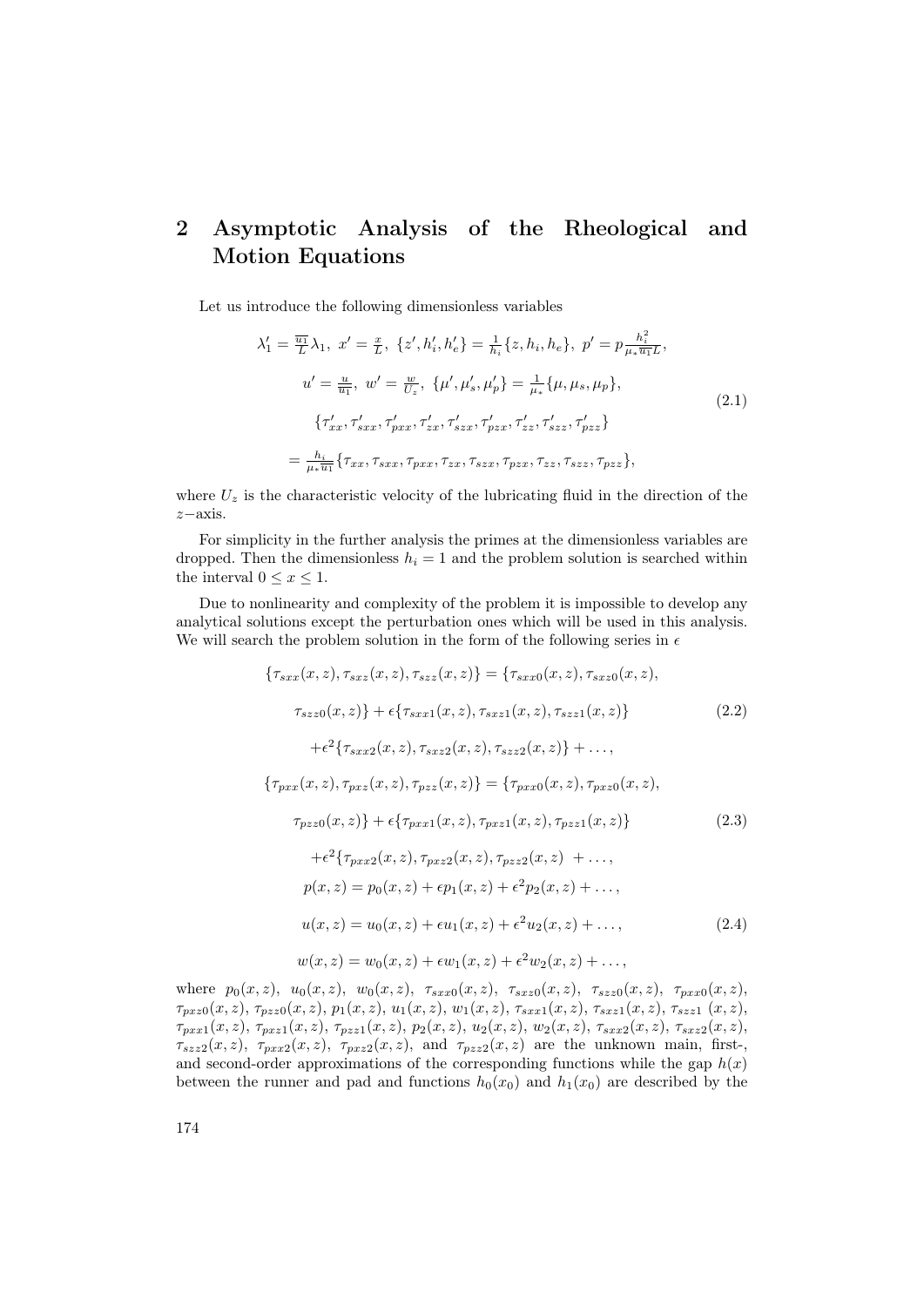equations (see [\(1.7\)](#page-4-1))

<span id="page-6-0"></span>
$$
h(x) = 1 + mx = h_0(x) + \epsilon h_1(x),
$$
  
\n
$$
h_0(x) = 1, h_1(x) = m_0 x.
$$
\n(2.5)

As it will be shown below functions  $p_0(x, z)$  and  $p_1(x, z)$  are independent of z (i.e.  $p_0(x, z) = p_0(x)$  and  $p_1(x, z) = p_1(x)$  while functions  $p_k(x, z)$  for  $k \ge 2$  may depend on both  $x$  and  $z$ .

It is important to realize that the boundary conditions on the terms of the expansions of u, w, and p in  $\epsilon \ll 1$  are

$$
u_0(x, 0) = 1, \ u_0(x, 1) = 0, \ u_1(x, 0) = 0, \ u_1(x, 1) = -h_1 \frac{\partial u_0(x, 1)}{\partial z},
$$
  
\n
$$
u_2(x, 0) = 0, \ u_2(x, 1) = -h_1 \frac{\partial u_1(x, 1)}{\partial z} - \frac{h_1^2}{2} \frac{\partial^2 u_0(x, 1)}{\partial z^2},
$$
  
\n
$$
w_0(x, 0) = 0, \ w_0(x, 1) = 0, \ w_1(x, 0) = 0, \ w_1(x, 1) = -h_1 \frac{\partial w_0(x, 1)}{\partial z},
$$
  
\n
$$
w_2(x, 0) = 0, \ w_2(x, 1) = -h_1 \frac{\partial w_1(x, 1)}{\partial z} - \frac{h_1^2}{2} \frac{\partial^2 w_0(x, 1)}{\partial z^2}.
$$
  
\n(2.7)

Also, from [\(1.8\)](#page-4-2) we have

<span id="page-6-2"></span>
$$
p_0(0) = p_1(0) = p_2(0) = 0, \ p_0(1) = p_1(1) = p_2(1) = 0.
$$
 (2.8)

Using expansions  $(2.2)-(2.5)$  $(2.2)-(2.5)$  $(2.2)-(2.5)$  in equations  $(1.1)-(1.6)$  $(1.1)-(1.6)$  $(1.1)-(1.6)$ , and  $(1.8)$  taking into account [\(1.9\)](#page-4-4) and [\(1.10\)](#page-4-5), and equating terms of the same order of  $\epsilon$  these equations can be simplified and reduced to solution of the problems for Reynolds equations of order zero

$$
\frac{d}{dx} \int_{0}^{1} u_0(x, z) dz = 0,
$$
\n(2.9)

of order one

$$
\frac{d}{dx} \int_{0}^{h_0} u_1(x, z) dz = 0,
$$
\n(2.10)

and of order two

<span id="page-6-1"></span>
$$
\frac{d}{dx}\left\{\int_{0}^{h_0} u_2(x,z)dz + \frac{h_1^2}{2}\left(\frac{1}{h_0} - \frac{h_0}{2\mu}\frac{dp_0}{dx}\right)\right\} = 0,\tag{2.11}
$$

where

$$
u_0(x,z) = 1 - z + (z^2 - z) \frac{1}{2\mu} \frac{dp_0}{dx}.
$$
 (2.12)

Keeping in mind that  $h_0(x) = 1$  the above mentioned problem for the Reynolds equation of order zero has the form

$$
\frac{d}{dx}\left\{\frac{1}{6\mu}\frac{dp_0}{dx} - h_0\right\} = 0, \ h_0(x) = 1, \ p_0(0) = p_0(1) = 0,\tag{2.13}
$$

175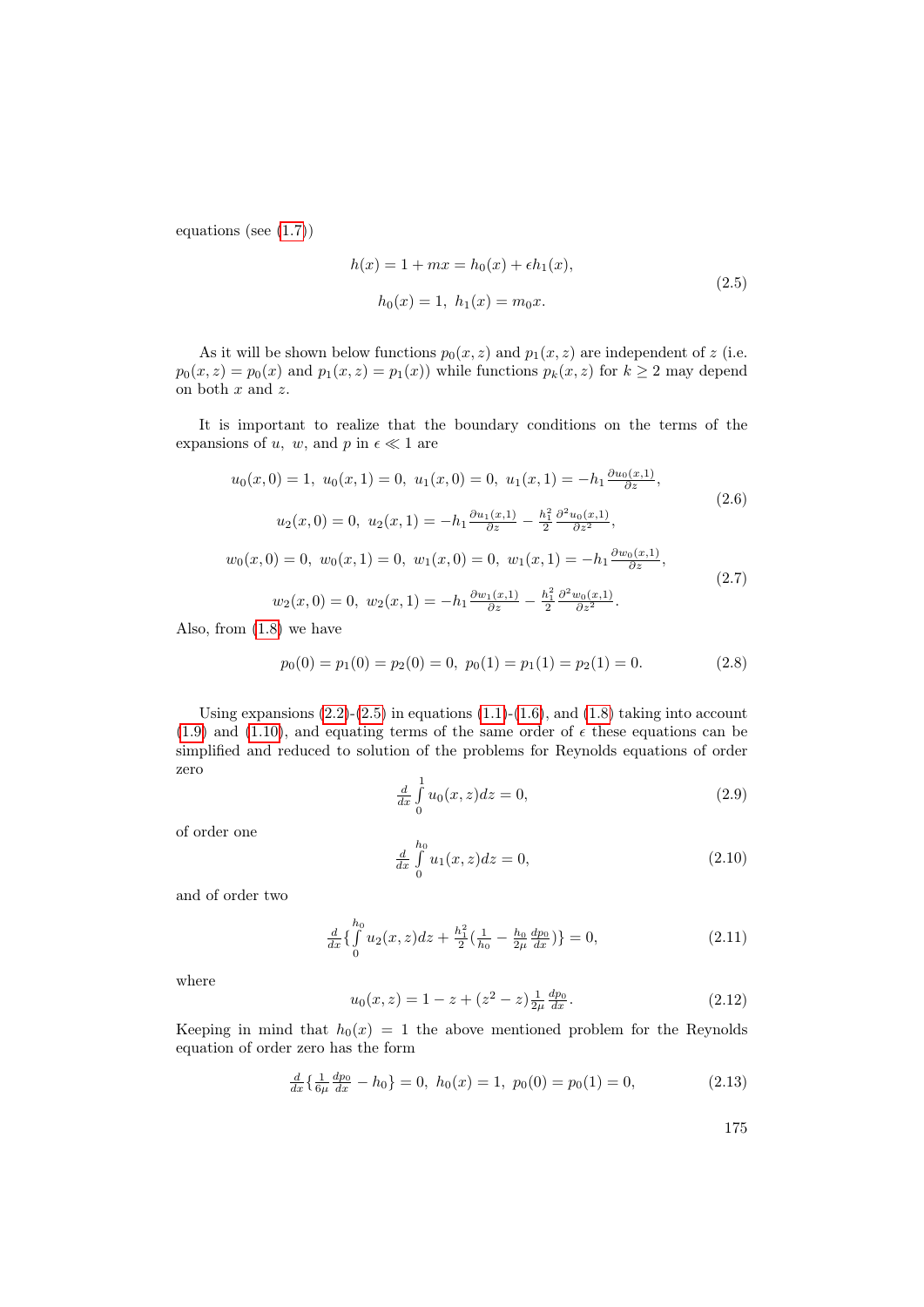and its solution is

<span id="page-7-1"></span>
$$
p_0(x) = 0.\t(2.14)
$$

It can be shown that  $w_0(x, z) = 0$ .

Taking that into account we have

<span id="page-7-0"></span>
$$
u_1(x, z) = (z^2 - z) \frac{1}{2\mu} \frac{dp_1}{dx} + zh_1,
$$
  

$$
w_1(x, z) = z^2 \left(\frac{1}{2} - \frac{z}{3}\right) \frac{1}{2\mu} \frac{d^2 p_1}{dx^2} - \frac{z^2}{2} \frac{dh_1}{dx}.
$$
 (2.15)

Here we took into account that  $h_0 = 1$ ,  $\frac{dh_0}{dx} = \frac{d^2h_1}{dx^2} = w_0 = p_0 = \frac{dp_0}{dx} = \frac{\partial u_0}{\partial x} = 0$ .

Then using [\(2.11\)](#page-6-1), [\(2.15\)](#page-7-0), and [\(2.8\)](#page-6-2) we obtain the problem for the Reynolds equation of order one the solution for which is

<span id="page-7-3"></span>
$$
p_1(x) = 3\mu m_0(x^2 - x). \tag{2.16}
$$

Obviously,  $u_0(x, z)$  from [\(2.15\)](#page-7-0) and  $p_0(x)$  from [\(2.14\)](#page-7-1) is as a solution of a Couette fluid flow problem through a channel with a constant cross section with zero pressure gradient. Due to the fact that  $p_0(x) = 0$  and  $p_1(x)$  takes into account only the varying channel cross section via function  $h_1(x)$  (the pad slope  $m_0$ ) and fluid viscosity  $\mu$  pressure  $p_2(x)$  simultaneously takes into account the fluid viscosity, relaxation time, and polymer mobility factor, i.e. parameters  $\mu$ ,  $\lambda$ , and  $\alpha_0$ . In other words, the nonlinear non-Newtonian rheology gets incorporated in the problem solution only on the order level of  $\epsilon^2$ .

The equations for the second order term  $p_2(x, z)$  from the rheology and motion equations have the form

<span id="page-7-2"></span>
$$
Re_0\{u_0\frac{\partial u_1}{\partial x} + u_1\frac{\partial u_0}{\partial x} + w_0\frac{\partial u_1}{\partial z} + w_1\frac{\partial u_0}{\partial z}\} = -\frac{\partial p_2}{\partial x} + \frac{\partial \tau_{xx1}}{\partial x} + \frac{\partial \tau_{xx2}}{\partial z},
$$
  

$$
-\frac{\partial p_2}{\partial z} + \frac{\partial \tau_{zz1}}{\partial z} + \frac{\partial \tau_{zz0}}{\partial x} = 0.
$$
 (2.17)

Integrating the second equation in [\(2.17\)](#page-7-2) we get

<span id="page-7-4"></span>
$$
p_2(x, z) = \tau_{zz1} + \mu \frac{\partial u_0}{\partial x} + P_2(x),
$$
\n(2.18)

where  $P_2(x)$  is an arbitrary function of x. Taking into account solutions [\(2.14\)](#page-7-1), [\(2.16\)](#page-7-3) and the fact that  $h_0(x) = 1$  the expression for  $u_2(x, z)$  and the Reynolds equation of order two [\(2.11\)](#page-6-1) can be significantly simplified and the problem for  $P_2(x)$  can be presented in the form

$$
\frac{d}{dx}\left\{\frac{dP_2}{dx} + 3h_1\frac{dp_1}{dx} - \frac{Re_0}{120}\left(\frac{11}{\mu}\frac{d^2p_1}{dx^2} - 42\frac{dh_1}{dx}\right) - \frac{\mu_p\lambda}{\mu}\left[9\lambda\alpha_0\frac{dp_1}{dx}\right] - \mu\frac{dh_1}{dx} - \frac{1}{2}\frac{d^2p_1}{dx^2}\right] = 0, \ P_2(0) = P_2(1) = -\mu_p\alpha_0\lambda.
$$
\n(2.19)

The solution to this problem is

<span id="page-7-5"></span>
$$
P_2(x) = 3m_0 \{9\mu_p \lambda^2 \alpha_0 - \mu m_0 (2x + \frac{1}{2})\} (x^2 - x) - \mu_p \lambda \alpha_0.
$$
 (2.20)

176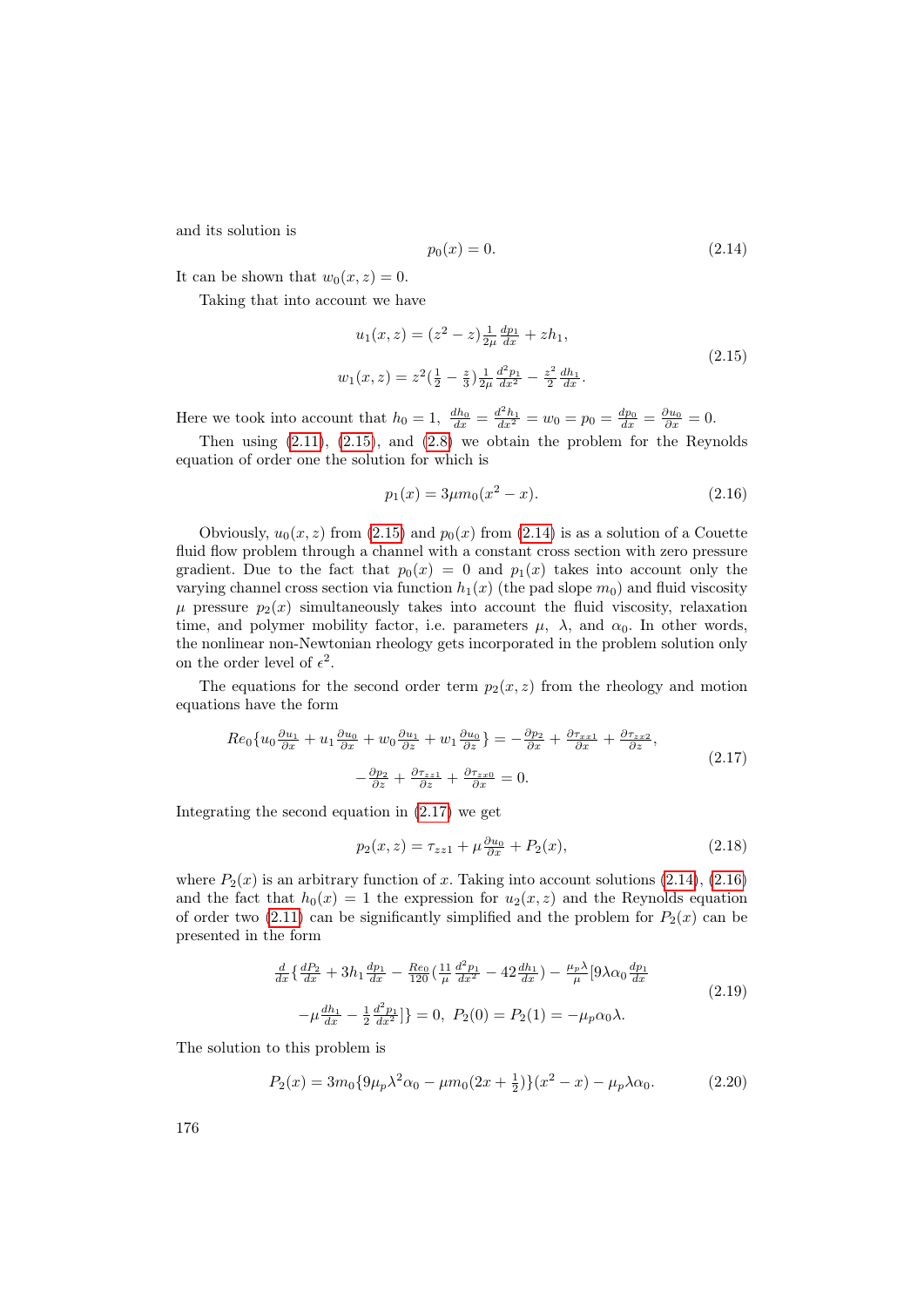Using  $(2.18)$  and  $(2.20)$  we obtain

$$
p_2(x, z) = 3\mu m_0 \{-m_0(2x + \frac{1}{2}) + \frac{9\mu_p \lambda^2 \alpha_0}{\mu}\} (x^2 - x). \tag{2.21}
$$

After that we can easily calculate the tensor components in the form

<span id="page-8-0"></span>
$$
\tau_{xx} = \tau_{sxx} + \tau_{pxx}, \ \tau_{zx} = \tau_{szx} + \tau_{pzx}, \ \tau_{zz} = \tau_{szz} + \tau_{pzz},
$$
\n
$$
\tau_{sxx0} = \tau_{sxx1} = 0, \ \tau_{sxx2} = 2\mu_s \frac{\partial u_1}{\partial x}, \ \tau_{szx0} = \mu_s \frac{\partial u_0}{\partial z}, \ \tau_{szx1} = \mu_s \frac{\partial u_1}{\partial z}, \tag{2.22}
$$
\n
$$
\tau_{szx2} = \mu_s \left[ \frac{\partial u_2}{\partial z} + \frac{\partial w_0}{\partial x} \right], \ \tau_{szz0} = \tau_{szz1} = 0, \ \tau_{szz2} = -2\mu_s \frac{\partial u_1}{\partial x},
$$
\n
$$
\tau_{pxx0} = 2\mu_p \lambda \left( \frac{\partial u_0}{\partial z} \right)^2, \ \tau_{pzx0} = \mu_p \frac{\partial u_0}{\partial z}, \ \tau_{pzz0} = 0,
$$
\n
$$
\tau_{pxx1} = \mu_p \{ 10\lambda^3 \alpha_0 \left( \frac{\partial u_0}{\partial z} \right)^4 + 4\lambda \frac{\partial u_0}{\partial z} \frac{\partial u_1}{\partial z} + \lambda \alpha_0 \left( \frac{\partial u_0}{\partial z} \right)^2
$$
\n
$$
\tau_{pxx1} = \mu_p \{ 3\lambda^2 \alpha_0 \left( \frac{\partial u_0}{\partial z} \right)^3 + \frac{\partial u_1}{\partial z} \}, \ \tau_{pzz1} = \mu_p \lambda \alpha_0 \left( \frac{\partial u_0}{\partial z} \right)^2,
$$
\n
$$
\tau_{pxx2} = 2\mu_p \{-3\lambda^2 \frac{\partial^3 u_0}{\partial z^3} w_1 + 42\lambda^5 \alpha_0^2 \left( \frac{\partial u_0}{\partial z} \right)^6 + 7\lambda^3 \alpha_0 \left( \frac{\partial u_0}{\partial z} \right)^4
$$
\n
$$
+20\lambda^3 \left( \frac{\partial u_0}{\partial z} \right)^3 \alpha_0 \frac{\partial u_1}{\partial z} + \lambda \frac{\partial u_0}{\partial z} \left( \alpha_0 \frac{\partial u_1}{\partial z} + 2 \frac{\partial u_
$$

<span id="page-8-1"></span>After that we can easily calculate the additional pressure created in the contact

$$
N_1(x, z) = \tau_{xx}(x, z) - \tau_{zz}(x, z).
$$
 (2.25)

The above expressions are simplified using the fact that  $w_0 = \frac{\partial u_0}{\partial x} = \frac{\partial^2 u_0}{\partial z^2} = 0$ .

# 3 Examples of Some Specific Lubrication Problem Solutions and Discussion

Now, let us consider some results which can be extracted from the obtained approximate solution. We will assume that always  $\mu = 1$ . We will take as the basic set the following values:  $\epsilon = 0.05$ ,  $Re_0 = 5$ ,  $\mu_p = 0.25$ ,  $\lambda = 1$ ,  $\alpha_0 = 2$ , and  $m_0 = -0.5$ . The pressure distributions  $p(x)$  versus parameters  $\mu_p$ ,  $\lambda$ ,  $\alpha_0$ , and  $m_0$ while in each case the rest of the parameters are fixed and equal to their basic values are presented in Fig. 2. It is clear that in each case the pressure distributions  $p(x)$ are very close to a parabola. That can also be seen from the ratios  $p_{rel}(x)$  of pressure  $p(x)$  divided by the pressure for a lubricant with the Newtonian rheology coinciding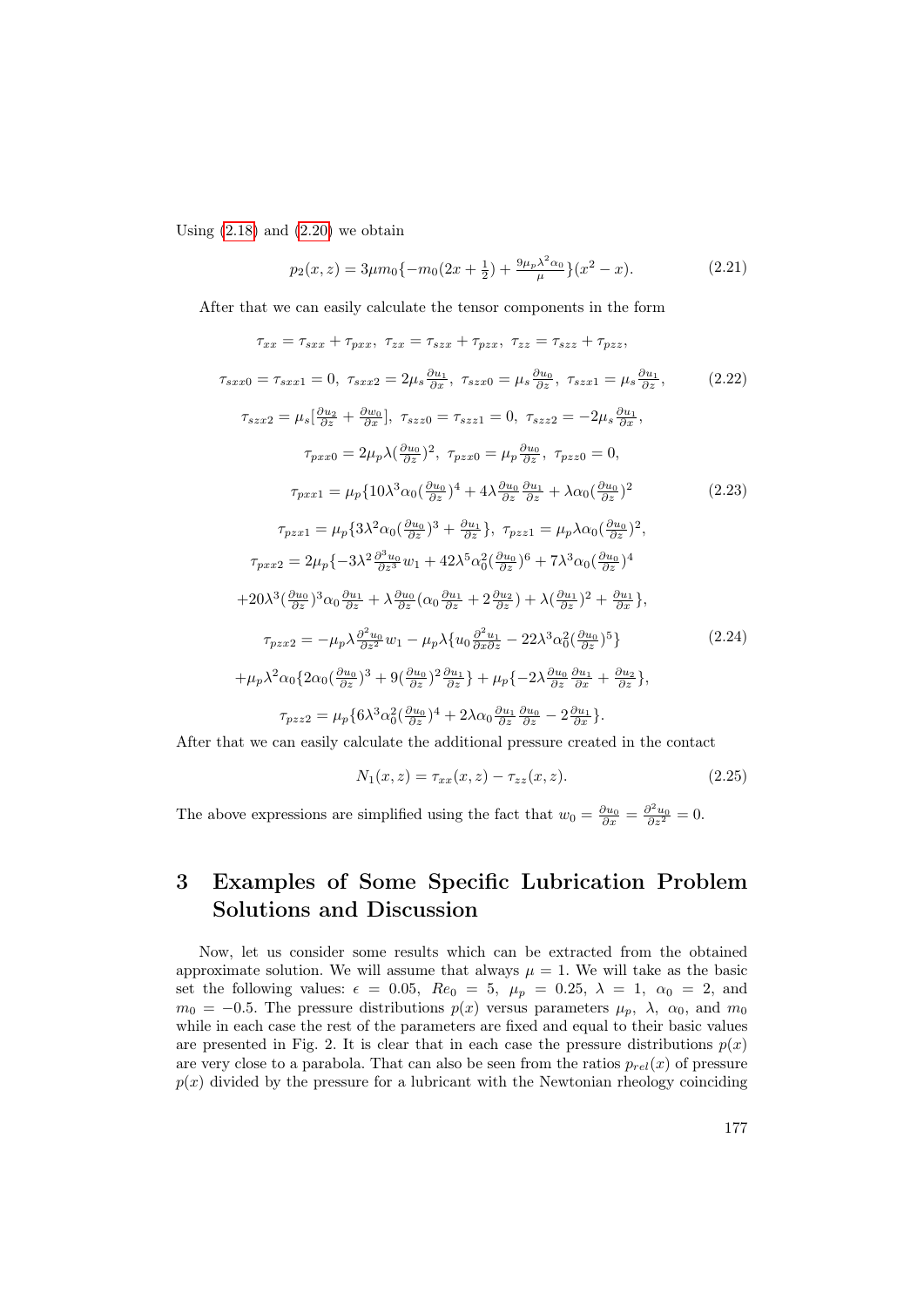

Fig. 2: Curves of the dimensionless pressure  $p(x)$  as functions of x for different values of  $\mu_p$ ,  $\lambda$ ,  $\alpha_0$ , and  $m_0$  as shown in figure legends. In Fig. 2d curves without circles correspond to the case of the dimensionless pressure  $p_N(x)$  for a Newtonian fluid  $(\mu_p = \lambda = \alpha_0 = 0)$ . The calculations were made for the following basic set of parameters:  $\epsilon = 0.05$ ,  $\mu_p = 0.25$ ,  $\lambda = 1$ ,  $\alpha_0 = 2$ , and  $mu_0 = -0.5$ .

with  $p_N(x) = 3\mu m_0 \epsilon \left\{1 - \epsilon m_0 (2x + \frac{1}{2})\right\} (x^2 - x)$ 

$$
p_{rel}(x) = \frac{1 + \epsilon [-m_0(2x + \frac{1}{2}) + \frac{9\mu_p \lambda^2 \alpha_0}{\mu}]}{1 - \epsilon m_0(2x + \frac{1}{2})} + \ldots = 1 + O(\epsilon), \ \epsilon \ll 1.
$$
 (3.1)

which is obtained for  $\mu_p = \lambda = \alpha_0 = 0$ . Moreover, for  $\mu_p > 0$ ,  $\lambda > 0$ , and  $\alpha_0 > 0$ the contact pressure  $p(x)$  is higher than the pressure  $p_N(x)$  for the case of a lubricant with Newtonian rheology and for higher  $\mu_p$ ,  $\lambda$ , and  $\alpha_0$  pressure  $p(x)$  is higher.

For non-Newtonian fluids with polymeric additives described by the Giesekus model it makes sense also to consider some anisotropic fluid properties such as the first stress invariant which being scaled the same way as stresses (see  $(2.1)$ ) in the dimensionless form is

$$
N_1 = \tau_{xx} - \tau_{zz}.\tag{3.2}
$$

Obviously, the value of  $N_1(x, z)$  can be easily calculated using  $(2.22)-(2.24)$  $(2.22)-(2.24)$  $(2.22)-(2.24)$ . A typical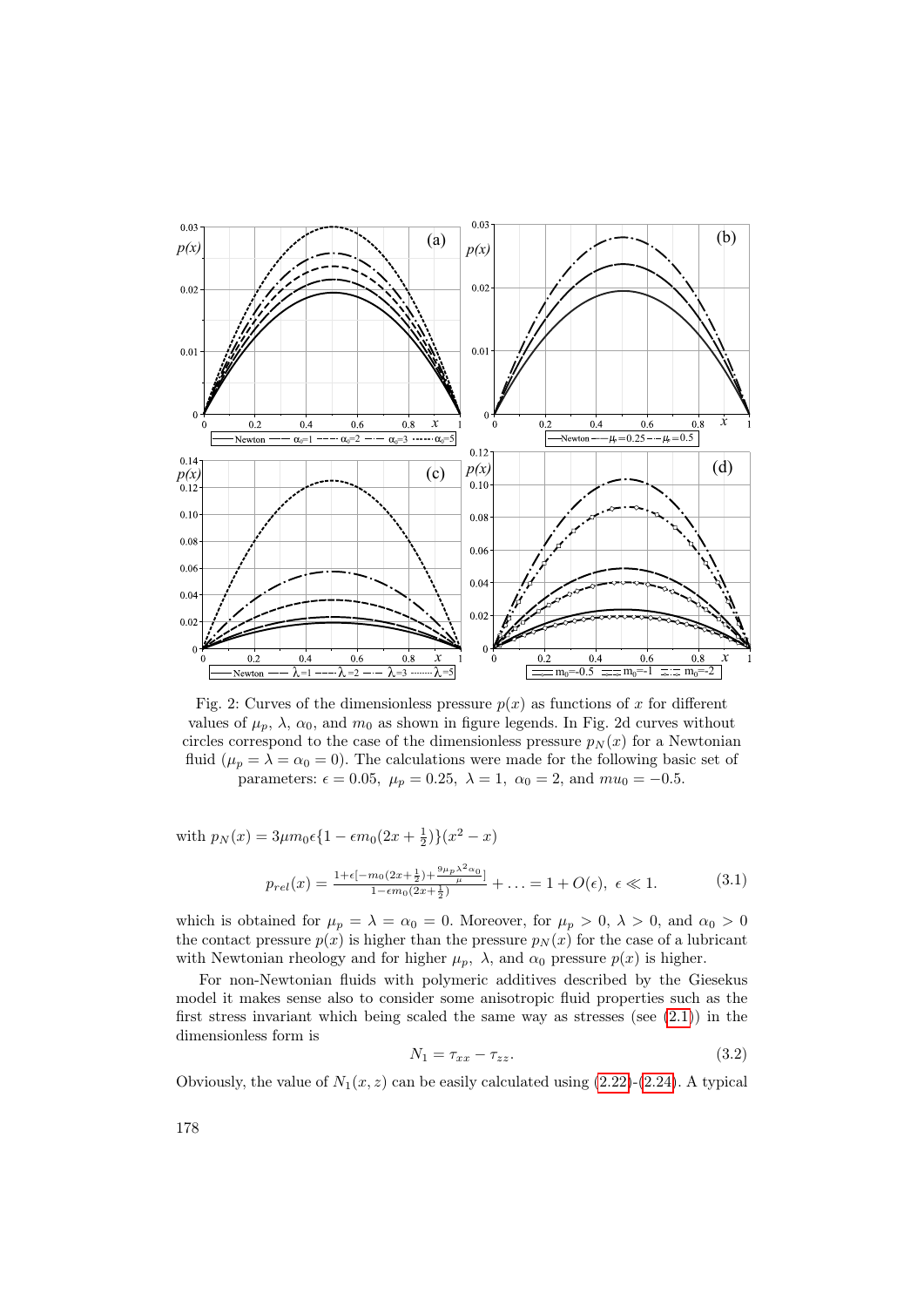

Fig. 3: A typical distribution of stress  $N_1(x, z)$  obtained for  $\epsilon = 0.05$ ,  $Re_0 = 5$ ,  $\mu_p = 0.25$ ,  $\lambda = 1$ ,  $\alpha_0 = 2$ , and  $m_0 = -0.5$ .

graph of  $N_1(x, z)$  is presented in Fig. 4. The value of  $N_1(x, z)$  is positive for all x and  $z$  values which means that the carrying load of a bearing lubricated by a fluid with the Giesekus rheology is higher than that for the same bearing lubricated by a Newtonian fluid.

In addition to that one can easily calculate the energy loss in the lubricated contact and the friction force created by the lubricant flow by using the expressions for the stress component  $\tau_{zx}(x, z)$  and and the lubricant velocity distribution  $u(x, z)$  obtained above.

# 4 Closure

A new relatively simple asymptotic modeling of the behavior of the Giesekus lubrication parameters in the line contact of a rigid thrust bearing was developed. The rheology equations of the lubricant were simplified using the scale analysis assuming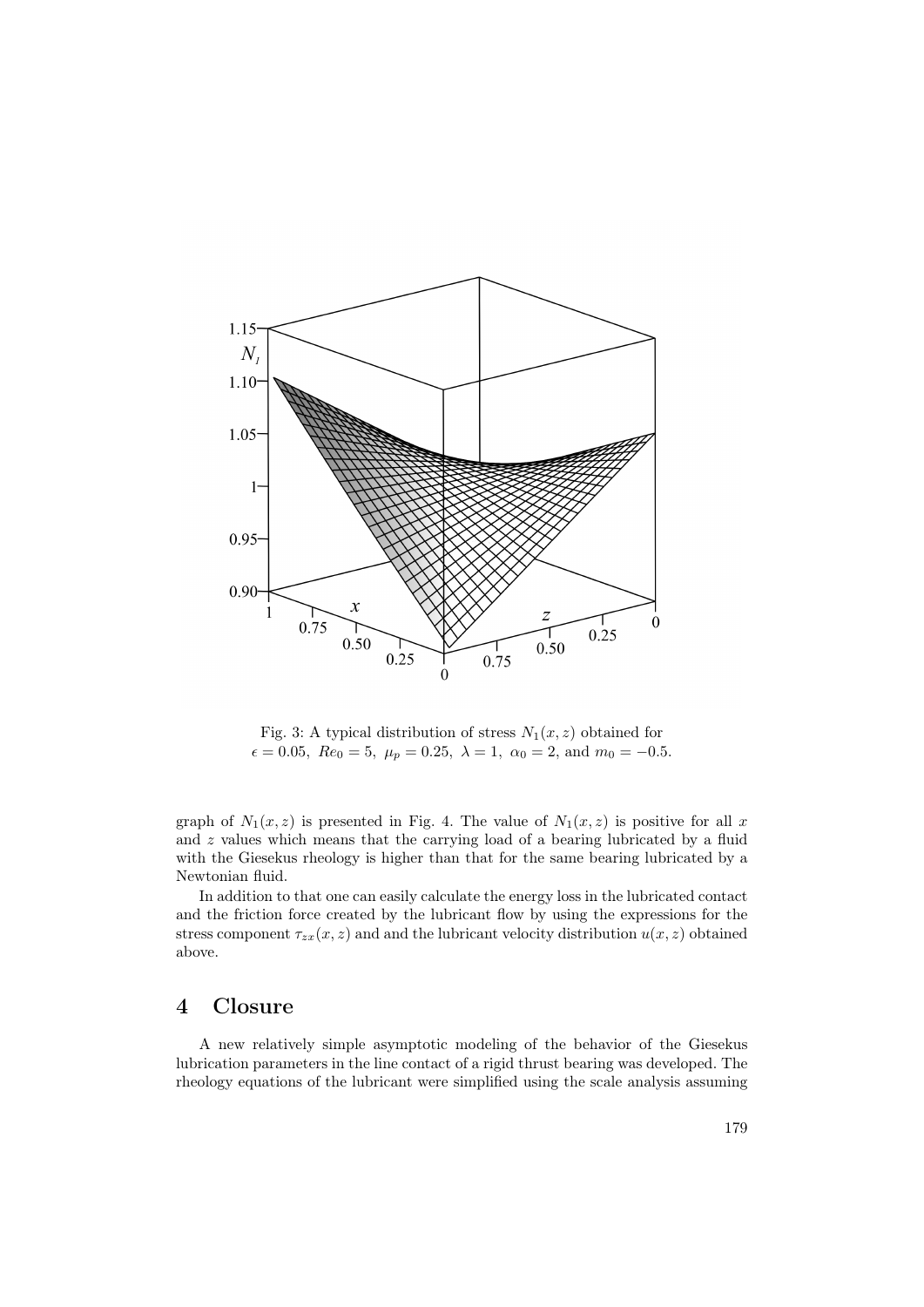that the size of the lubricant layer across it is much smaller than along it. The solutions of the simplified rheology equations were obtained in the form of power series in small parameter  $\epsilon$ . That allowed for derivation of the Reynolds equations of the zero, first, and second orders and the application of a regular perturbation method which simplified the problem. The lubrication problems based on the Reynolds equations of the zero, first, and second orders were solved analytically. All hydrodynamic parameters of the contact such as pressure, shear stress, coefficient of friction, energy loss etc. were determined analytically.

Acknowledgments This work was supported by the Russian Science Foundation (RSF) through Grant No. 22-49-08014.

## References

- <span id="page-11-0"></span>[1] White F.M. and Corfield I. Viscous fluid flow. 3rd ed. New York: McGraw-Hill, 2006.
- [2] Barnes H.A., Hutton J.F., and Walters K. An introduction to rheology. Amsterdam, The Netherlands: Elsevier Science, 1989.
- [3] Reynolds O. On the theory of lubrication and its application to Mr. Beauchamp tower experiments, including an experimental determination of the viscosity of olive oil. Phil. Trans. R. Soc. Lond. 1886; 177: 157.234.
- [4] Sommerfeld A. Zur hydrodynamische theorie der schmiermittelreibung. Zeitsch Math. Phys. 1904; 50: 97.155.
- [5] Raimondi A.A. and Boyd J. A solution for the finite journal bearing and its application to analysis and design: I. ASLE Trans. 1958; 1: 159.174.
- [6] Raimondi A.A. and Boyd J. A solution for the finite journal bearing and its application to analysis and design: II. ASLE Trans. 1958; 1: 174.193.
- [7] Raimondi A.A. and Boyd J. A solution for the finite journal bearing and its application to analysis and design: III. ASLE Trans. 1958; 1: 194.209.
- [8] Raimondi A.A. A numerical solution for the gas lubricated full journal bearing of finite length. ASLE Trans. 1961; 4: 131.155.
- [9] Dowson D. History of tribology. New York: Addison-Wesley Longman Limited, 1979.
- [10] Elsharkawy A.A. On the hydrodynamic liquid lubrication analysis of slider/disk interface. J. Mech. Eng. Sci. 2001; 43: 177.192.
- [11] Shah R.C. and Bhat M.V. Ferrofluid lubrication in porous inclined slider bearing with velocity slip. J. Mech. Eng. Sci. 2002; 44: 2495.2502.
- [12] Shenoy S.B. and Pai R. Theoretical investigations on the performance of an externally adjustable fluid-film bearing including misalignment and turbulence effects. Trib. Int. 2009; 42: 1088.1100.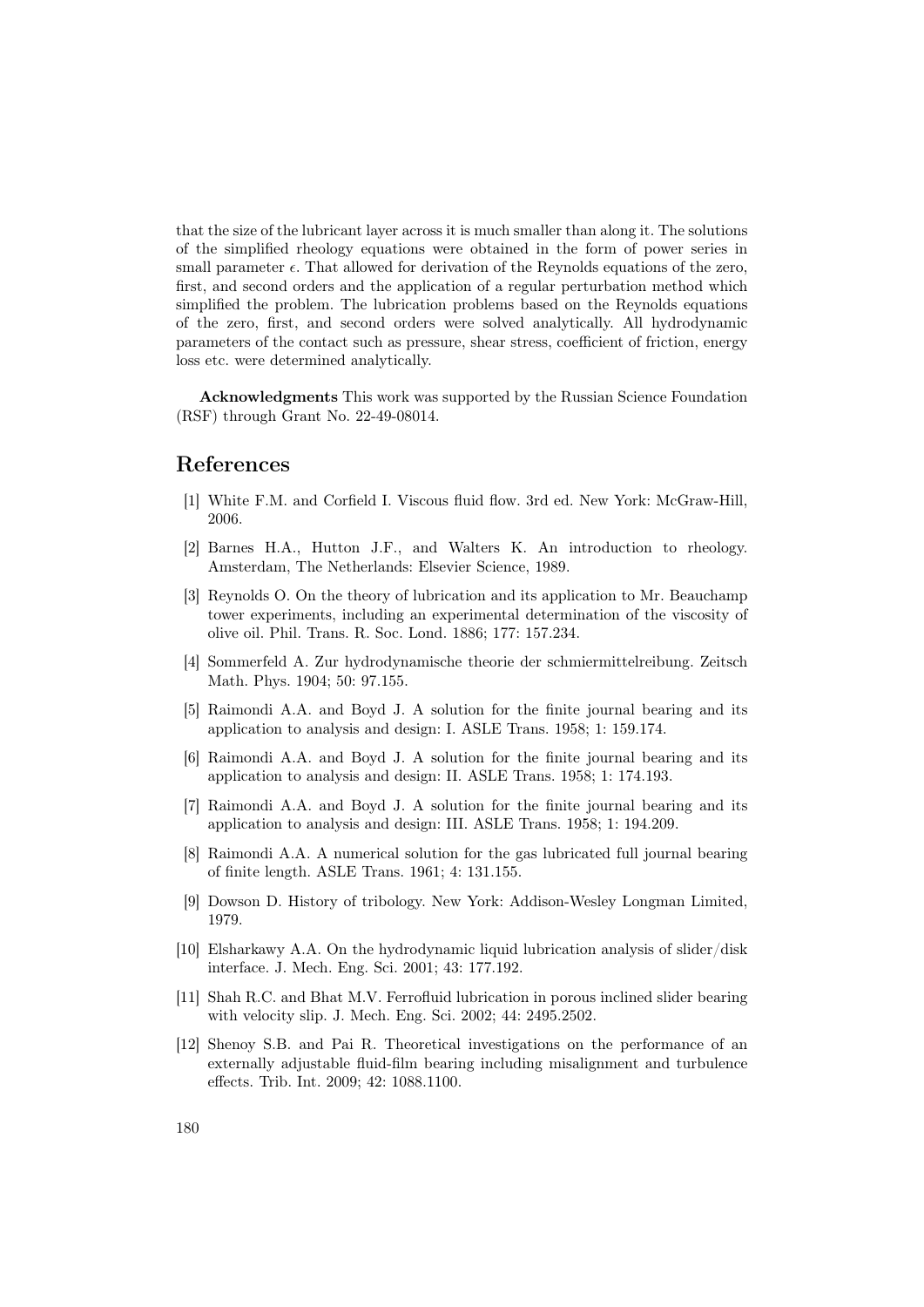- [13] Vignolo G.G., Barila L.DO., and Quinzani L.M. Approximate analytical solution to Reynolds equation for finite length journal bearings. Trib. Int. 2011; 44: 1089.1099.
- [14] Sfyris D and Chasalevris A. An exact analytical solution of the Reynolds equation for the finite journal bearing lubrication. Trib. Int. 2012; 55: 46.58.
- [15] Chasalevris A and Sfyris D. Evaluation of the finite journal bearing characteristics, using the exact analytical solution of the Reynolds equation. Trib. Int. 2013; 57: 216.234.
- [16] Rao T.VV.L.N., Rani A.M.A., Nagarajan T., et al. Analysis of slider and journal bearing using partially textured slip surface. Trib. Int. 2012; 56: 121.128.
- [17] Ram N. and Sharma S. A study of misaligned hole-entry worn journal bearing operating in turbulent regime. Ind. Lubr. Trib. 2013; 65: 108.118.
- [18] Ram N. and Sharma S. Influence of wear on the performance of hole-entry hybrid misaligned journal bearing in turbulent regime. Ind. Lubr. Trib. 2014; 66: 509.519.
- [19] Akbarzadeh P. Numerical study of thermohydrodynamic characteristics of oil tilting-pad journal bearings with a self-pumping fluid flow circulation. Trib. Trans. 2015; 58: 18.30.
- [20] Gong R.Z., Li D.Y., Wang H.J., et al. Analytical solution of Reynolds equation under dynamic conditions. Proc. I. Mech. E., Part J: J. Eng. Trib. 2016; 230: 416.427.
- [21] Akbarzadeh P., Mikaeeli S.Z. and Rahimiyan M. Multiobjective optimization of thermohydrodynamic journal bearing using MOPSO algorithm. Proc. I. Mech. E., Part J: J. Eng. Trib. 2018; 232: 657.671.
- [22] Novotny L.P., Skara P., and Hlin Lk.J. The effective computational model of the hydrodynamics journal floating ring bearing for simulations of long transient regimes of turbocharger rotor dynamics. Int. J. Mech. Sci. 2018; 148: 611.619.
- [23] Li B., Sun J., Zhu S., et al. Thermohydrodynamic lubrication analysis of misaligned journal bearing considering the axial movement of journal. Trib. Int. 2019; 135: 397.407.
- [24] Novotny L.P., Hrabovsky L.J., Juracka J., et al. Effective thrust bearing model for simulations of transient rotor dynamics. Int. J. Mech. Sci. 2019; 157: 374.383.
- <span id="page-12-0"></span>[25] Yu Y., Pu G., Jiang T., et al. Discontinuous grooves in thrust air bearings designed with CAPSO algorithm. Int. J. Mech. Sci. 2020; 165: 105197.
- <span id="page-12-1"></span>[26] Bird, R.B., Curtis Ch.F., Armstrong, R.C., and Hassager, O. 1987. Dynamics of Polymeric Liquids. Vol. 1: Fluid Mechanics. 2nd ed. John Wiley & Sons, New York.
- <span id="page-12-2"></span>[27] Tichy J.A. Non-Newtonian lubrication with the convected Maxwell model. ASME J. Trib. 1996; 118: 344–348.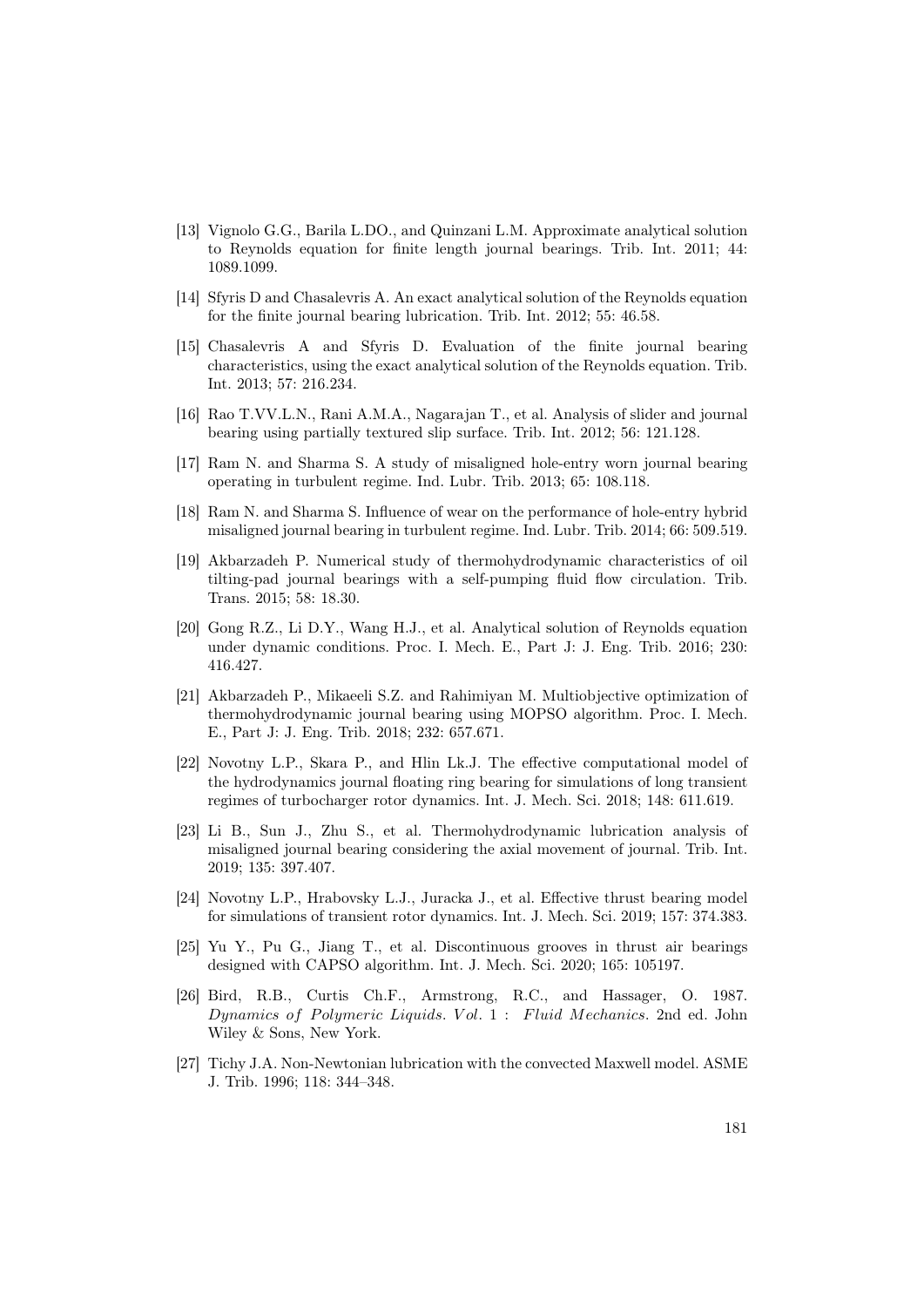- [28] Huang P., Li Z.H., Meng Y.G., et al. Study on thin film lubrication with secondorder fluid. ASME J. Trib. 2002; 124: 547–552.
- [29] Akyildiz F.T. and Bellout H. Viscoelastic lubrication with Phan-Thein-Tanner fluid (PTT). ASME J. Trib. 2004; 126: 288–291.
- [30] Gwynllyw D.R. and Phillips T.N. The influence of Oldroyd-B and PTT lubricants on moving journal bearing systems. J. Non-Newton. Fluid Mech. 2008; 150: 196–210.
- [31] Covitch, M.J. and Trickett, K.J. 2015. How Polymers Behave as Viscosity Index Improvers in Lubricating Oils. Advances in Chemical Engineering and Science. v. 5, 134-151.
- <span id="page-13-0"></span>[32] Sawyer, W.G. and Tichy, J.A. 1998. Non-Newtonian Lubrication with the Second Order Fluid. Transactions by the ASME. v. 120, p. 622.
- <span id="page-13-1"></span>[33] Kudish, I.I. and Covitch, M.J. 2010. Introduction to Modeling and Analytical Methods in Tribology. Chapman & Hall/CRC.
- <span id="page-13-2"></span>[34] Kudish, I.I. 2013. Elastohydrodynamic Lubrication for Line and Point Contacts. Asymptotic and Numerical Approaches. Chapman & Hall /CRC Press.
- <span id="page-13-3"></span>[35] Kudish, I. I., Volkov, S. S., Vasiliev, A. S., Aizikovich, S. M. Some Criteria for Coating Effectiveness in Heavily Loaded Line Elastohydrodynamically Lubricated Contacts-Part II: Lubricated Contacts. Journal of Tribology, 2016 138(2), 021505.
- [36] Kudish, I. I., Volkov, S. S., Vasiliev, A. S., Aizikovich, S. M. Effectiveness of coatings with constant, linearly, and exponentially varying elastic parameters in heavily loaded line elastohydrodynamically lubricated contacts. Journal of Tribology, 2017 139(2), 021502.
- <span id="page-13-4"></span>[37] Kudish, I. I., Volkov, S. S., Vasiliev, A. S., Aizikovich, S. M. Lubricated point heavily loaded contacts of functionally graded materials. Part 2. Lubricated contacts. Mathematics and Mechanics of Solids, 2018. 23(7), 1081-1103.
- <span id="page-13-5"></span>[38] Kudish I. I., Pashkovski E., Volkov S. S., Vasiliev A. S., Aizikovich S. M. Heavily loaded line EHL contacts with thin adsorbed soft layers. Math. Mech. Solids. 2020. Vol. 25 ?4. P.1011–1037.
- [39] Kudish I.I. , Volkov S.S. , Aizikovich S.M. , Ke L. One simple case of lubricated line contact for double-layered elastic solids // Problems of strength and plasticity. Vol 84 No 1 (2022) p. 5-14. (in print).
- <span id="page-13-6"></span>[40] Kudish I. I., Volkov S. S., Vasiliev A. S., Aizikovich S. M. Characterization of the behavior of different contacts with double coating. Mathematics and Mechanics of Complex Systems. 2021. Vol. 9. ?. 2. P. 179-202, doi.org/10.2140/memocs.2021.9.179